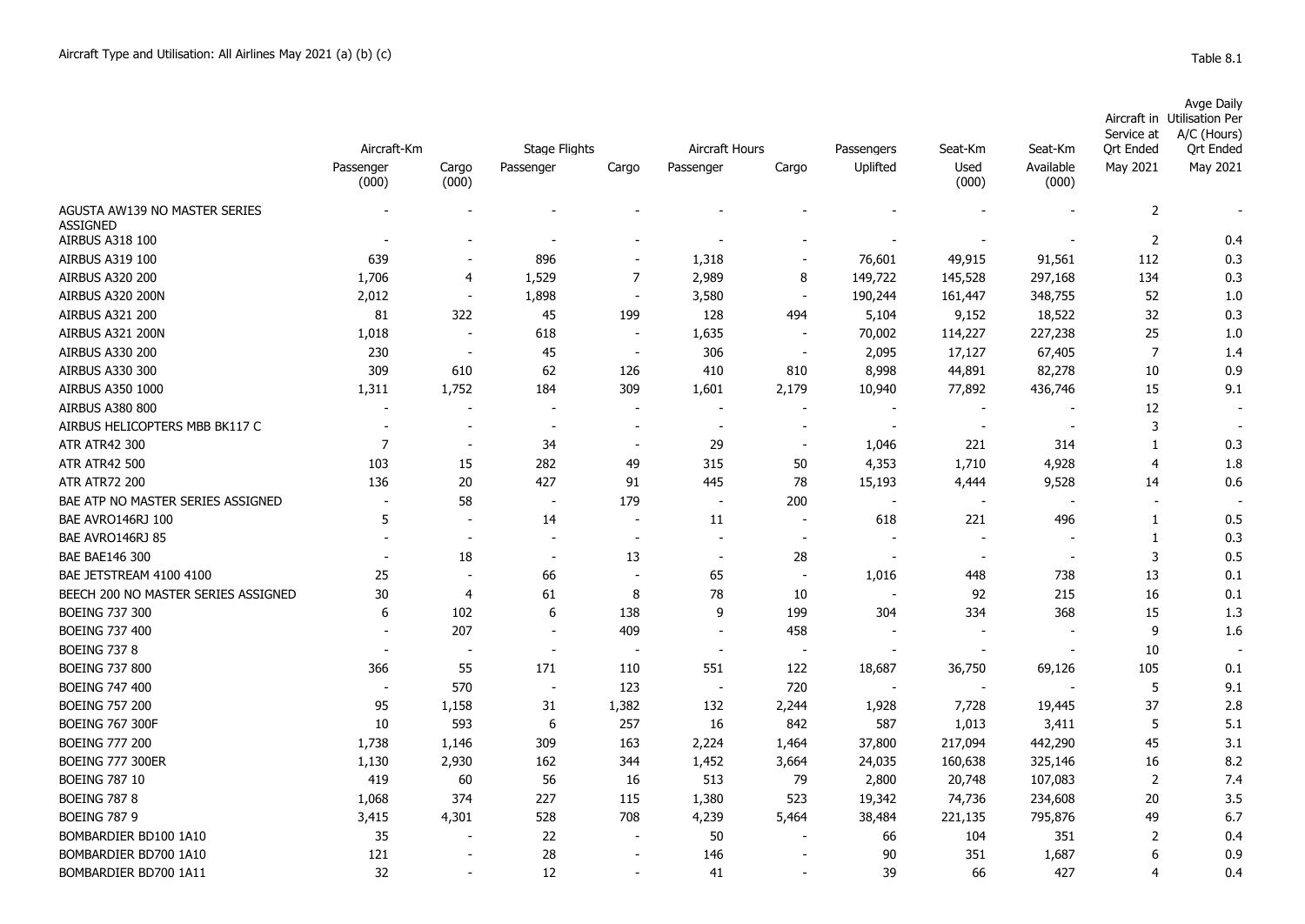|                                                           | Aircraft-Km              |                | Stage Flights | <b>Aircraft Hours</b>    |           | Passengers | Seat-Km                  | Seat-Km                  | Service at<br><b>Ort Ended</b> | Avge Daily<br>Aircraft in Utilisation Per<br>A/C (Hours)<br><b>Ort Ended</b> |                          |
|-----------------------------------------------------------|--------------------------|----------------|---------------|--------------------------|-----------|------------|--------------------------|--------------------------|--------------------------------|------------------------------------------------------------------------------|--------------------------|
|                                                           | Passenger<br>(000)       | Cargo<br>(000) | Passenger     | Cargo                    | Passenger | Cargo      | Uplifted                 | Used<br>(000)            | Available<br>(000)             | May 2021                                                                     | May 2021                 |
| BOMBARDIER BD700 2A12                                     | 6                        |                | 5             |                          | 8         |            | 15                       | 23                       | 95                             | $\blacksquare$                                                               | $\overline{\phantom{a}}$ |
| BRITTEN NORMAN BN2A UNDESIGNATED<br><b>MASTER SERIES</b>  | 17                       |                | 475           |                          | 119       |            | 1,899                    | 86                       | 134                            | 2                                                                            | 1.7                      |
| CANADAIR CL600 2B16 600                                   | 5                        |                | 10            |                          | 8         |            | 27                       | 10                       | 54                             | 7                                                                            | 0.1                      |
| CESSNA 310 NO MASTER SERIES ASSIGNED                      |                          |                |               |                          |           |            |                          |                          |                                | 2                                                                            |                          |
| CESSNA 402 NO MASTER SERIES ASSIGNED                      |                          |                |               |                          |           |            |                          |                          |                                | 1                                                                            |                          |
| CESSNA 404 NO MASTER SERIES ASSIGNED                      |                          |                |               |                          |           |            |                          |                          |                                | $\overline{2}$                                                               |                          |
| CESSNA 510 NO MASTER SERIES ASSIGNED                      |                          |                |               |                          |           |            |                          |                          | $\overline{\phantom{a}}$       | $\mathbf{1}$                                                                 | $\overline{\phantom{a}}$ |
| CESSNA 525 NO MASTER SERIES ASSIGNED                      | 10                       |                | 17            |                          | 18        |            |                          | 17                       | 59                             | 3                                                                            |                          |
| CESSNA 550 NO MASTER SERIES ASSIGNED                      |                          |                |               | $\overline{\phantom{a}}$ |           |            |                          |                          |                                | 1                                                                            |                          |
| CESSNA 560 NO MASTER SERIES ASSIGNED                      | 57                       |                | 57            | $\blacksquare$           | 94        |            |                          | 140                      | 516                            | 9                                                                            | 0.1                      |
| CESSNA F406 NO MASTER SERIES<br><b>ASSIGNED</b>           |                          | 9              |               | 12                       | $\sim$    | 24         |                          |                          |                                | 6                                                                            | 0.1                      |
| DASSAULT FALCON 2000 NO MASTER<br><b>SERIES ASSIGNED</b>  | 32                       |                | 17            | $\overline{\phantom{a}}$ | 45        |            | 49                       | 93                       | 317                            | 3                                                                            | 0.3                      |
| DASSAULT FALCON 7X NO MASTER SERIES<br><b>ASSIGNED</b>    | 42                       |                | 18            |                          | 54        |            | 63                       | 175                      | 569                            | $\overline{7}$                                                               | 0.4                      |
| DASSAULT FALCON 900EX NO MASTER<br><b>SERIES ASSIGNED</b> | $\overline{\phantom{a}}$ |                |               |                          |           |            | $\overline{\phantom{a}}$ | $\overline{\phantom{a}}$ | $\overline{\phantom{a}}$       | 3                                                                            | 0.3                      |
| DE HAVILLAND DHC6 400                                     | 50                       |                | 310           |                          | 264       |            | 2,352                    | 392                      | 951                            | 3                                                                            | 1.5                      |
| <b>DORNIER 228 200</b>                                    | 16                       |                | 370           |                          | 127       |            | 4,113                    | 182                      | 297                            | 3                                                                            | 0.4                      |
| <b>EMBRAER EMB135 NO MASTER SERIES</b><br><b>ASSIGNED</b> | 42                       |                | 66            |                          | 74        |            | 772                      | 427                      | 870                            | 9                                                                            | 0.1                      |
| <b>EMBRAER EMB145 NO MASTER SERIES</b><br><b>ASSIGNED</b> | 456                      |                | 1,160         | $\blacksquare$           | 1,177     |            | 22,471                   | 9,684                    | 22,349                         | 17                                                                           | 1.0                      |
| EMBRAER EMB505 NO MASTER SERIES<br><b>ASSIGNED</b>        | 23                       |                | 31            | $\overline{\phantom{a}}$ | 43        |            | $\overline{\phantom{a}}$ | 61                       | 163                            | $\overline{4}$                                                               | 0.1                      |
| EMBRAER ERJ170 100                                        | 22                       |                | 22            |                          | 33        |            | 770                      | 772                      | 1,661                          | $\overline{7}$                                                               | $\overline{\phantom{a}}$ |
| EMBRAER ERJ190 100                                        | 142                      | $\blacksquare$ | 207           |                          | 277       |            | 12,703                   | 8,544                    | 13,898                         | 22                                                                           | 0.1                      |
| EMBRAER ERJ190 200                                        | 13                       |                | 44            |                          | 38        |            | 2,011                    | 624                      | 1,645                          | 1                                                                            |                          |
| <b>GULFSTREAM GIV NO MASTER SERIES</b><br><b>ASSIGNED</b> |                          |                |               |                          |           |            | $\overline{a}$           |                          |                                | 1                                                                            |                          |
| <b>GULFSTREAM GV NO MASTER SERIES</b><br><b>ASSIGNED</b>  | 40                       | $\blacksquare$ | 14            | $\overline{\phantom{a}}$ | 50        | ٠          | 44                       | 139                      | 619                            | 3                                                                            | 1.2                      |
| <b>GULFSTREAM GVI NO MASTER SERIES</b><br><b>ASSIGNED</b> | 32                       |                | 10            | ۰                        | 38        |            | 15                       | 32                       | 393                            | 3                                                                            | $\overline{\phantom{a}}$ |
| HAWKER HAWKER 800 NO MASTER SERIES<br><b>ASSIGNED</b>     | 73                       |                | 48            | $\overline{\phantom{a}}$ | 107       |            | $\overline{\phantom{a}}$ | 242                      | 653                            | 4                                                                            | 0.1                      |
| SAAB 2000 NO MASTER SERIES ASSIGNED                       |                          |                |               |                          |           |            |                          |                          |                                |                                                                              |                          |
| SAAB 340 NO MASTER SERIES ASSIGNED                        | 161                      | 33             | 631           | 31                       | 549       | 76         | 8,558                    | 3,010                    | 5,300                          | 15                                                                           | 0.6                      |
| Total                                                     | 17,286                   | 14,341         | 11,231        | 4,789                    | 26,784    | 19,734     | 735,956                  | 1,392,665                | 3,636,253                      | 928                                                                          | 1.4                      |